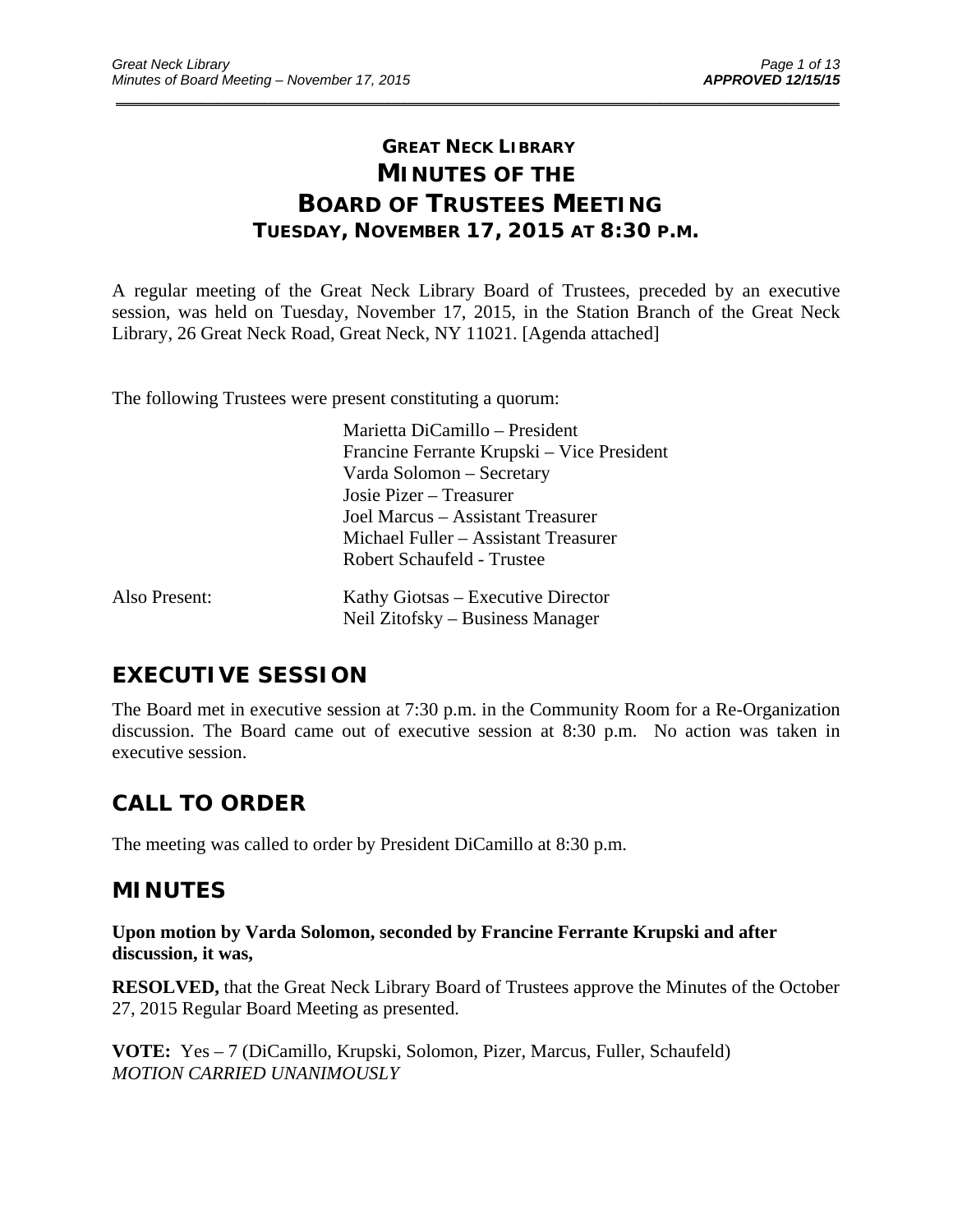# **TREASURER'S REPORT**

## **Upon motion by Josie Pizer, seconded by Michael Fuller and after discussion, it was,**

**RESOLVED,** that the Great Neck Library Board of Trustees accept the following financial reports which have been reviewed by the Treasurer:

- November 17, 2015, Treasurer's Report;
- Warrant dated October 10, 2015 through November 6, 2015, the sums set against their respective names, amounting in the aggregate to \$1,828,549.47;
- Payroll Warrants for pay dates October 1, October 15, and October 29, 2015, which have been reviewed by the Treasurer, in the amounts of \$135,064.25, \$129,825.32 and \$130,127.59 respectively, for a total of \$395,017.16.

**VOTE:** Yes – 7 (DiCamillo, Krupski, Solomon, Pizer, Marcus, Fuller, Schaufeld) *MOTION CARRIED UNANIMOUSLY* 

# **PAYROLL CHANGES**

Personnel changes were deferred until next month.

# **REPORTS**

# **Branch Committee**

Per Trustee Fuller a meeting of the committee was not held in November. He will schedule a meeting for December.

Trustee Fuller gave an update regarding the Station branch. Water damaged ceiling tiles have been replaced and the lights in the staff parking lot are now operating. The roof will be replaced. A letter will be sent to the landlord to ensure the branch be kept as clean and odor free as possible now that Waldbaum's is closing.

# **Building Advisory Committee (BAC)**

President DiCamillo reported that a walk through tour of the Main library occurred in early November. It was quite impressive. A second walk through for the Board and the BAC committee is scheduled on December  $20<sup>th</sup>$ .

Secretary Varda Solomon requested that the draft of the BAC committee minutes for the November  $5<sup>th</sup>$  meeting be corrected regarding the high density shelving public area comment as she said the comment, not Trustee Pizer.

President DiCamillo will not be present for the December 3<sup>rd</sup> BAC meeting and will arrange for someone to chair the meeting in her absence.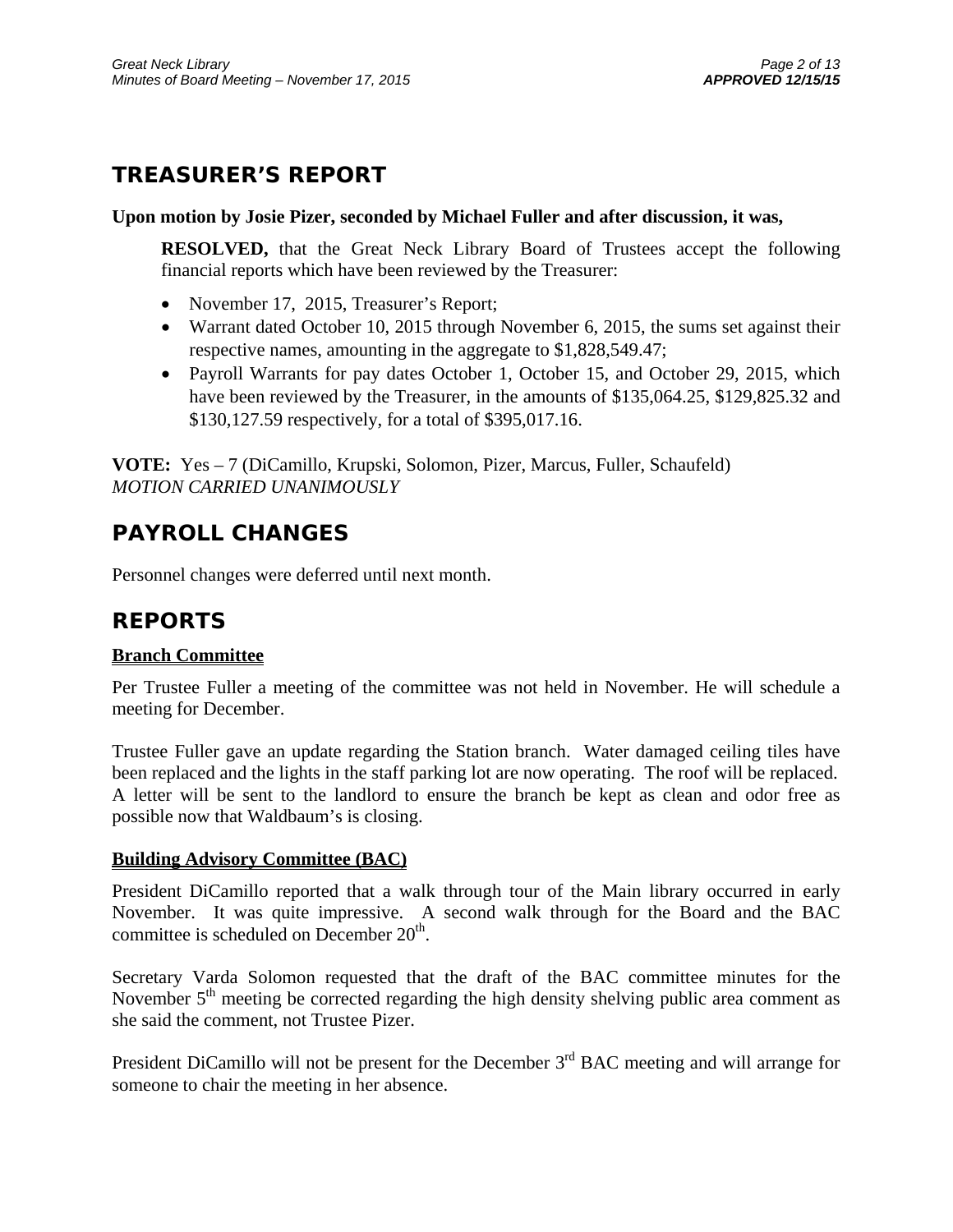The change in the furniture order resulted in a \$2906 increase in the furniture total. This is still within the budgeted amount.

# **Policy Committee**

Trustee Marcus reported that a meeting of the Policy & By Laws Committee was held on November 4<sup>th</sup>. The committee is still working on the recommendations from the auditor as well as a possible by-law change for the Nominating Committee but must seek attorney advice on this item. President DiCamillo requested the committee prepare a statement of wording for the bylaw change.

## **Programming Committee**

Committee Chair Varda Solomon reported that the Programming Committee met on November  $3^{\text{rd}}$ .

## Text of the Minutes below:

The regular meeting of the Great Neck Library's Programming Committee was called to order November 3rd, at 7:40 pm by Varda Solomon at the Parkville Branch. Jamie Eckartz acted as secretary. Previous meeting's minutes were not provided. All members of the committee except Deidre Goode were present.

Kathy Giotsas reported that Adam Hinz will start Monday in Levels and will be expected to improve programming across all ages. Adam Hinz will work with Courtney Greenblatt and Deidre Goode to ensure positive integration of Levels and youth programs. Kathy Giotsas will meet with him on Monday to plan the coming months; she would like to see Levels expand beyond art and theater. There remains one fulltime vacancy in Levels. Kathy Giotsas will work with Adam Hinz to fill the position.

Varda Solomon opened discussion on 92<sup>nd</sup> St. Y. Debbie Feldman explained that their published schedule doesn't fit with the Library's schedule. Their Spring schedule has not yet been published. She will stay in touch with Mark Duncan, the Y's representative. Josie Pizer brought up daytime programming and questioned whether it was available to the Library. If programs cannot be accessed, the Y is in jeopardy of losing the contract. Debbie Feldman explained that programs are available on DVD, losing the live aspect of the programs. She also noted that when the Library did a live streaming, no one asked questions. Varda Solomon inquired about the difference in cost. Debbie Feldman explained that there wasn't much of a difference.

Kathy Giotsas suggested TED talks an alternative to the  $92<sup>nd</sup>$  St. Y. The TED programs received high attendance in wealthy areas in Connecticut. .

Varda Solomon asked Courtney Greenblatt for an update on college prep. Courtney Greenblatt explained that the college admissions program is open for registration and students are signing up. Kathy Giotsas inquired about advertising. Courtney Greenblatt replied it was publicized in the newsletter, press releases, and information was also sent directly to schools. Kathy Giotsas strongly suggested that Courtney Greenblatt go personally to the schools and contact guidance counselors and the PTAs in order to increase interest in the program. Josie Pizer reinforced getting the word out to the schools. Varda Solomon addressed the need to drive down costs by increasing attendance. Courtney Greenblatt explained that the cost of the SAT program is fixed at \$85 per student, no matter what the attendance is. Marietta DiCamillo noted that attendance is waning. Margery Chodosch explained that the numbers dropped when the program moved from Levels to the Young Adult Services. The schools have also started their own programs.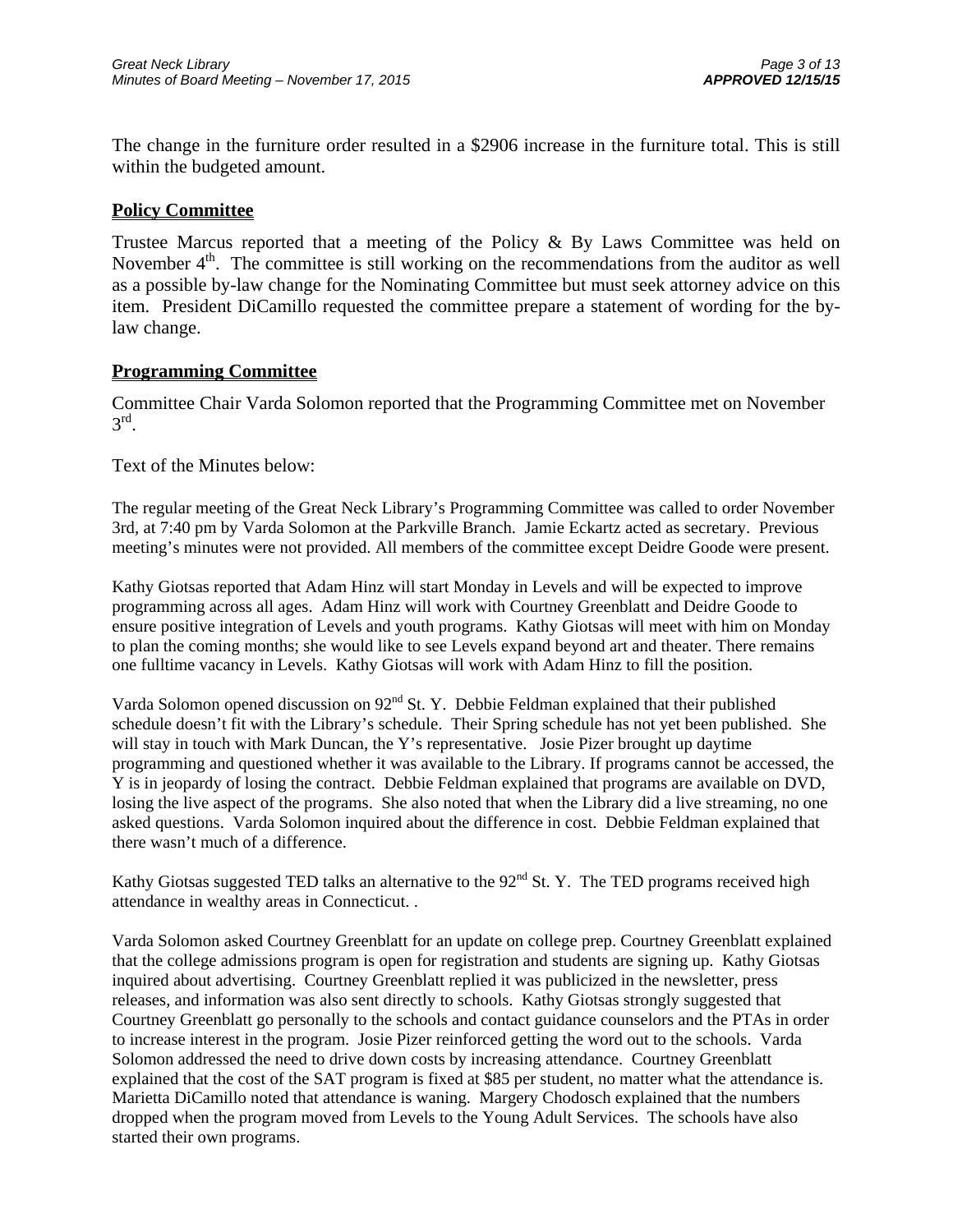Varda Solomon opened the floor to Human Books. Pamela Levin reported that the program was fabulous for a first time event. The books, which included a transgender adult, a depressed doctor and an Afghani female, were terrific. Margery Chodosch reviewed the evaluations which were complimentary. Kathy Giotsas explained that the staff erred on the side of caution because it was a first time event. Varda Solomon asked if there would be a press release on this unique event. Kathy Giotsas will follow up with the press. All agreed that this should be an annual event.

Varda Solomon moved to future programs. Debbie Feldman introduced Pulse of New York. It is a patient advocate group that will come at no cost to the Library. Kathy Giotsas explained that the Library could use the group to address all ages, not just seniors. Varda Solomon said that she took a course given by them and was very satisfied with the content.

Jonathan Aubrey discussed the program he hosted last week with the author Dr. Sandeep Jauhar from LIJ. The attendance was high and the author is willing return to do a future program when Main reopens.

Debbie Feldman brought up the Publisher Scholars Program. It requires a \$100 application fee and has many topics to choose from. Courtney Greenblatt talked about adult scrap booking, which has potential to draw many. The author of The Macaroni in the Basement has agreed to come and speak. She will sell books in lieu of a fee.

Janet Fine, with the assistance of Shuqian Zhang, introduced the prototype for the new website. After lengthy conversation regarding the content and measuring use, Kathy Giotsas moved to table the conversation and have the content addressed by the Tech Committee. The group agreed.

Kathy Giotsas directed all to the hand out to discuss program evaluation and statistics. The handout outlined attendance, cost, and participation from January to September 2015. Josie Pizer pointed out that the cost did not include librarian costs. Marietta DiCamillo reinforced the need to identify the in-house costs. Kathy Giotsas asked all to look at the attached template for program evaluations. Conversation moved to individual programs. Joel Marcus commented on children's programs. He also inquired if school visits are effective. Margery Chodosch explained that the children come to the Library for a class visit. Kathy Giotsas explained that Deidre Goode reaches out to teachers or they call in. Programs will be better at Main.

Kathy Giotsas noted that the weekly movies are well attended. The Library has two licensing agreements, but costs are higher for the more popular movies. Marietta DiCamillo commented that the Btwixt & Between is not well attended. She questioned if the program should be replaced. Kathy Giotsas informed the committee that the computer classes now being done by an outside company will be replaced with a fixed time when someone from the library will be available to help with individual computer problems.

Courtney Greenblatt proposed teen "tech buddies" as a way to provide help. Kathy Giotsas agreed to talk to Adam Hinz to facilitate with Levels. There could be a community service component for the students involved. Kathy Giotsas shared a past success with Verizon to come and give free lectures. Pamela Levin expressed concern that patrons are taking up a lot of desk time for instructions to use their devices. Overdrive is terrific and available, but patrons do not choose to use it.

Kathy Giotsas said that a tech person will be helpful. Margery Chodosch and Pamela Levin agreed. Kathy Giotsas explained that the Library should start with the teens, which will provide community service and build relationships with Levels and Courtney Greenblatt. Marietta DiCamillo cautioned on using volunteers; must check legal for labor provisions. Kathy Giotsas explained that each teen would be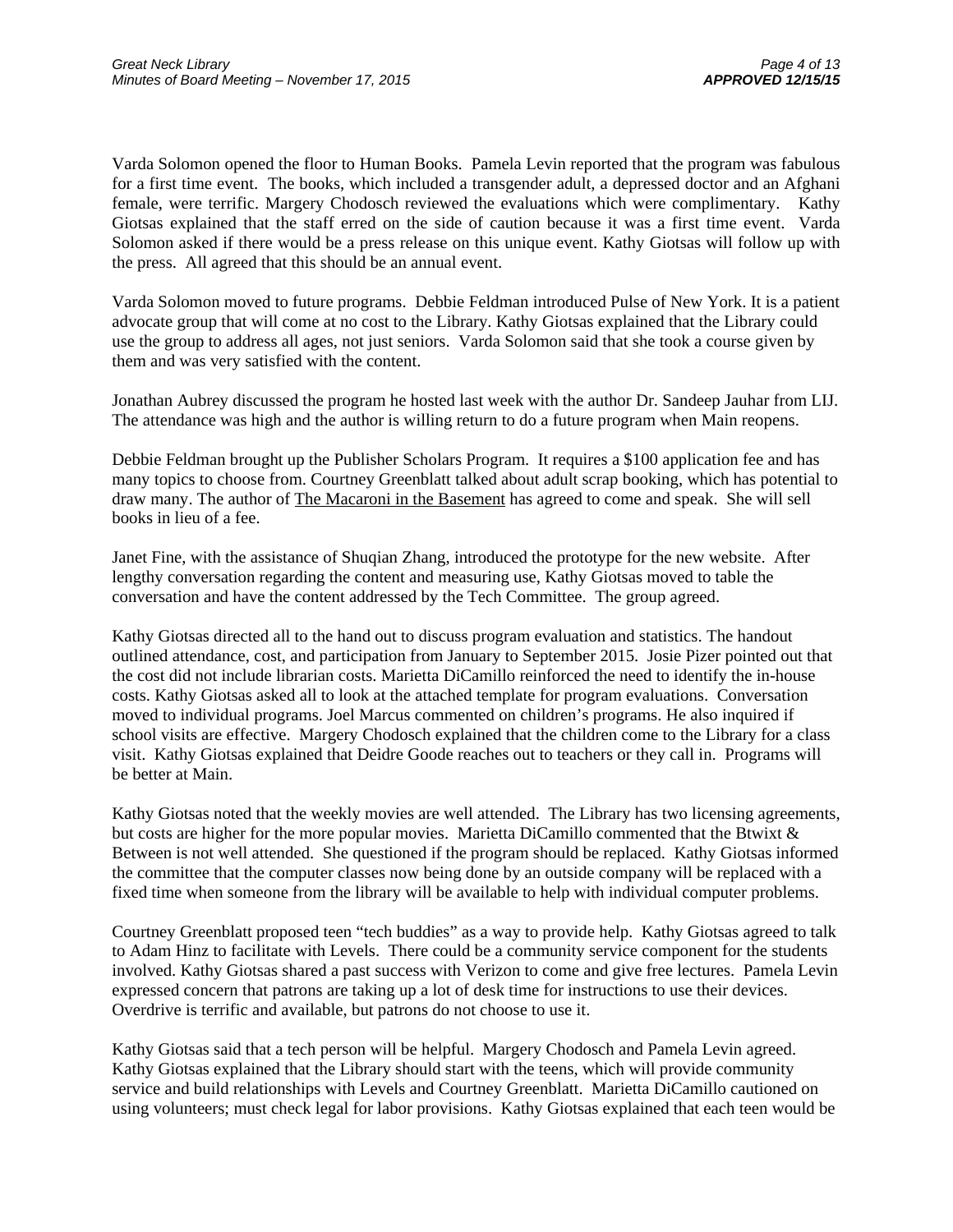limited to two hours per week. Pamela Levin was concerned about privacy for patrons' email accounts and passwords. Marietta DiCamillo stated a need to develop a policy. Kathy Giotsas agreed.

The next item on the agenda was program evaluation. The library needs a standardized form to hand out and collect after every program. Debbie Feldman suggested that the personal touch has had success after a program, ask attendees what they did and did not like—one on one. Jonathan Aubrey suggested asking one question after a program. What do you want to have? A similar question gives the patron a stake in the future.

Marietta DiCamillo asked what programs bring in the most attendance. Answers included movies, New Beginnings Singles, and Socrates Salon. Kathy Giotsas suggested developing a list of topics of programs and ask patrons what they would like. Pamela Levin informed the committee that the Roslyn and Manhasset libraries get good turnout at their programs. Marietta DiCamillo asked why our programs weren't getting equally high attendance. The group explained that Main is closed and that when Main was open, the room and chairs were not good.

Kathy Giotsas agreed to see what other libraries are doing. The Great Neck Library needs to repair its reputation and bring more people into the Library. Marietta DiCamillo suggested tabling evaluation until Main reopens. The group agreed.

Varda Solomon moved onto Children's Winter Break programs. With programs offsite at Temple Emmanuel, Varda Solomon expressed concern for adequate staffing for the programs. The staff is finishing up their vacation time and adequate staffing may require careful scheduling. Kathy said she would take care of it.

Jonathan Aubrey discussed the Chinese New Year program planned for Parkville on January 30<sup>th</sup>. The committee is meeting monthly and has three Chinese staff members and two Korean patrons. Levels will make the lion's head for the lion dance. Jonathan Aubrey has secured a patron who is a martial arts expert to be part of the program. The program will last three hours and include food, arts and crafts, and dance. Marietta DiCamillo felt strongly that the program will be very popular and expressed concern about space. In the past, the program was moved to Saddle Rock.

Kathy Giotsas described a second event for the end of January/February. The plan is to hire Chinese dancers and have it closer to the north side.

Jonathan Aubrey asked Ruth Klement to help with contacts for the Korean aspect. Jonathan Aubrey is not expecting it to be huge and is planning a busy program, focusing on family.

Varda Solomon moved to schedule a future meeting. The group agreed to January  $7<sup>th</sup>$  at 7:30pm at Station.

Varda Solomon adjourned the meeting at 9:20pm.

### **Website/Technology Committee**

Trustee Schaufeld reported that the committee will meet tomorrow, November  $18<sup>th</sup>$  at Station branch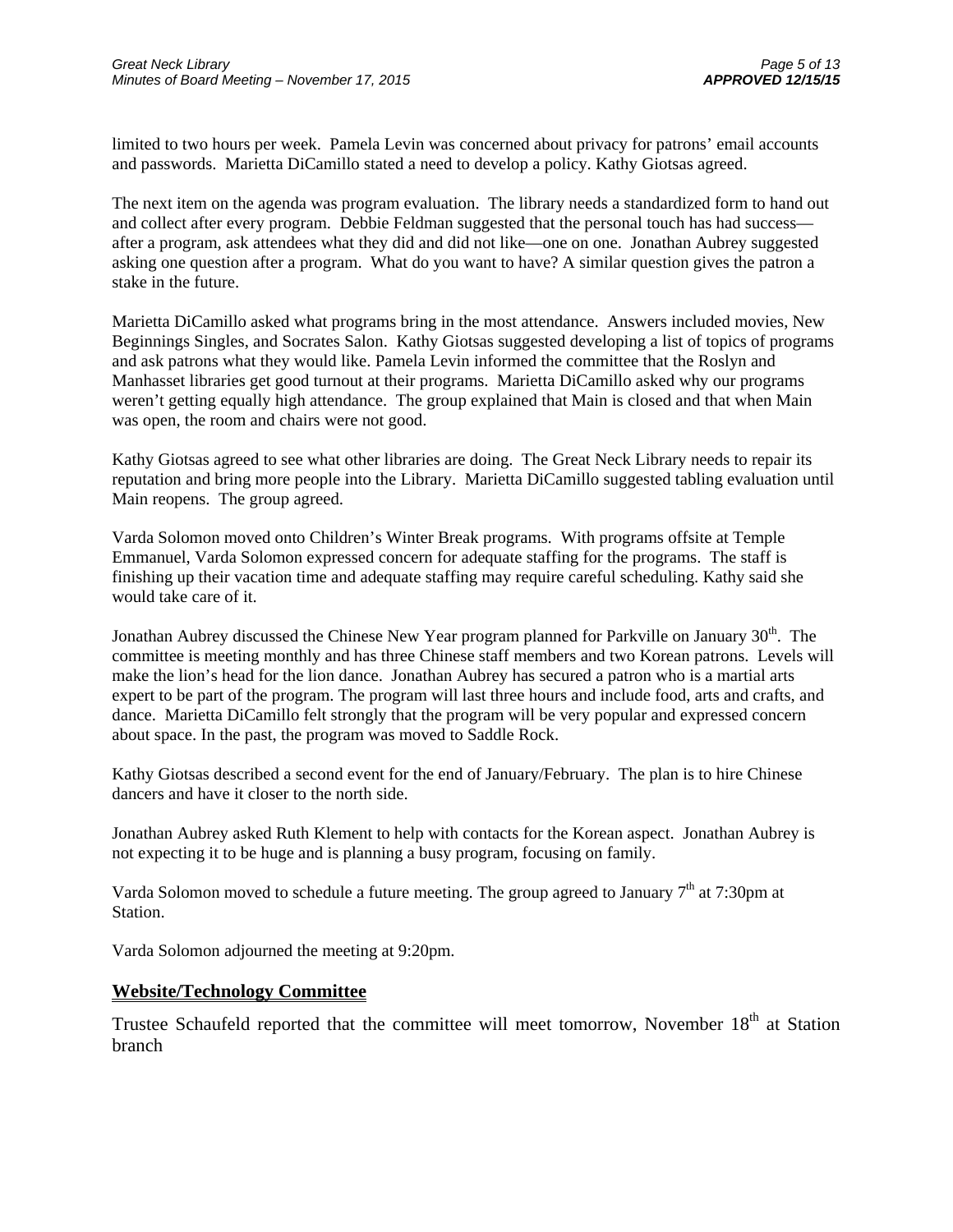# **Staff Reports**

Executive Director Kathy Giotsas pointed out that the reports are still being reworked for format and more changes to them will be seen next month.

Trustee Pizer stated she has provided Kathy Giotsas with her questions on the reports.

## **Introduction of Interim Levels Director**

President DiCamillo introduced and welcomed Adam Hinz to the Great Neck Library as the Interim Director of Levels.

## *Public Comment: Naomi Penner*

## **Executive Director's Report**

Kathy Giotsas reported that she attended the NYLA conference last month and saw a lot of STEM and Streaming programs. She also visited with vendors supplying RFID, Robotics and other Technology.

Kathy has also been looking into new technology for the children's department such as Krayon Kiosk and AWE products.

LILink is already implemented and Janet Fine has been working hard to put it in place.

Executive Director Giotsas expressed the need for a computer policy for guests to be addressed. She prefers that guests provide identification in order to be able to use the libraries computers. She said she would like to have a review of library policy because people are looking at inappropriate sites. President DiCamillo asked that Trustee Marcus and the Policy Committee look into this.

Secretary Varda Solomon asked Kathy to tell the board about the Human Library program. Kathy Giotsas reported that the event went very well. Press was minimal due to the sensitive nature of the book topics and patrons who attended gave positive feedback on the program.

Text of the Executive Director's written report dated November 13, 2015 below:

### Administration

In the month of October, I attended the New York Library Association Conference. The main purpose for attending the meeting was to see what New York libraries are doing and comparing our services as well as meet all vendors at once to bring new and improved services to the Great Neck Library. The following are sessions and vendor I saw:

- LittleBits robotics kits for programs to engage the Juniors Levels
- EnvisionWare RFID for libraries and integration of all its capabilities into the library to better serve the community
- NY Internal Revenue Service Providing tax return services in the library to low-income and seniors free of charge.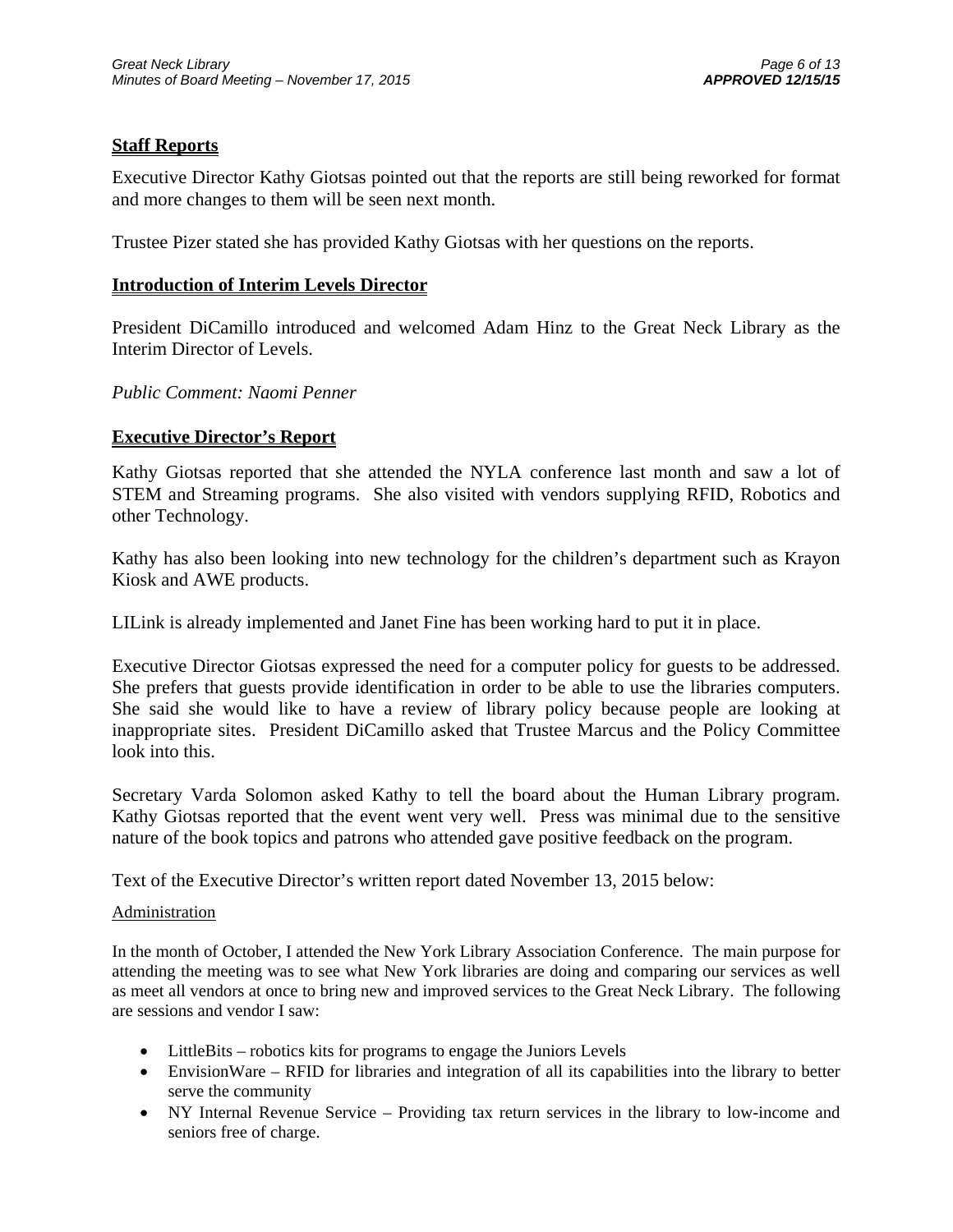- Streaming Video for smart TV's and/or computers/tablets
- STEM  $&$  STREAM How it is being used in libraries. It is more than just a 3D
	- o Microscope and Telescope
	- o Video animation
	- o Sewing
	- o 3D Printer
	- o Snap Circuits and Little Bits
	- o iPad minis with apps
	- o 3Doodler 3d pen
	- o Robotics
	- o Stop Motion Photography

These are just of few of the many things I saw that libraries were using to engage the youth of their community.

- Foreign language resources
- How to become the Mover and Shaker in the library community. This program was presented by Library Journal, **Editorial Director,** Rebecca Miller who is also a Great Neck resident. Ms. Miller is a strong supporter of the library and its services.

As the new Executive Director of Great Neck, attending the conference was a great opportunity to accomplish a lot of things in a short period of time but for next year I suggest we rotate Department Head to attend the conference.

In October, we also had Meet the Candidates Night as well as the Annual Board Elections. I was a great opportunity to meet some of the community and introduce myself. Everything ran smoothly without a problem.

The Reorganization Plan was completed and presented to the Board of Trustees and feedback will be given at the November Board meeting. The staff is excited and nervous about the reorganization and I have tried to put their minds to ease. The Reorganization will help us function better as an organization. I have also set up monthly meetings with the CBA president to ensure that any issues are addressed quickly.

I had a meeting with Dr. Teresa Prendergast to discuss working together to meet the needs of the community. She indicated a need for library services in Great Neck South High School and more STEM (Robotics) programs. As we go forward we are looking for more ways to partner to improve the services to the community.

### Technology

We have been looking at technology for the Children's Department for educational purposes. We have been looking at AWE and the Crayola stations.

We are also looking to bring in Streaming video which we hope to get implemented by the beginning of the New Year. I have already tested it and we will be meeting the vender to discuss pricing. They do not have many of the latest videos but they do have classics and made for TV family movies.

We hope to have an RFP for an Information Technology Consultant to assist us in a Five Year Technology Plan in a couple of months.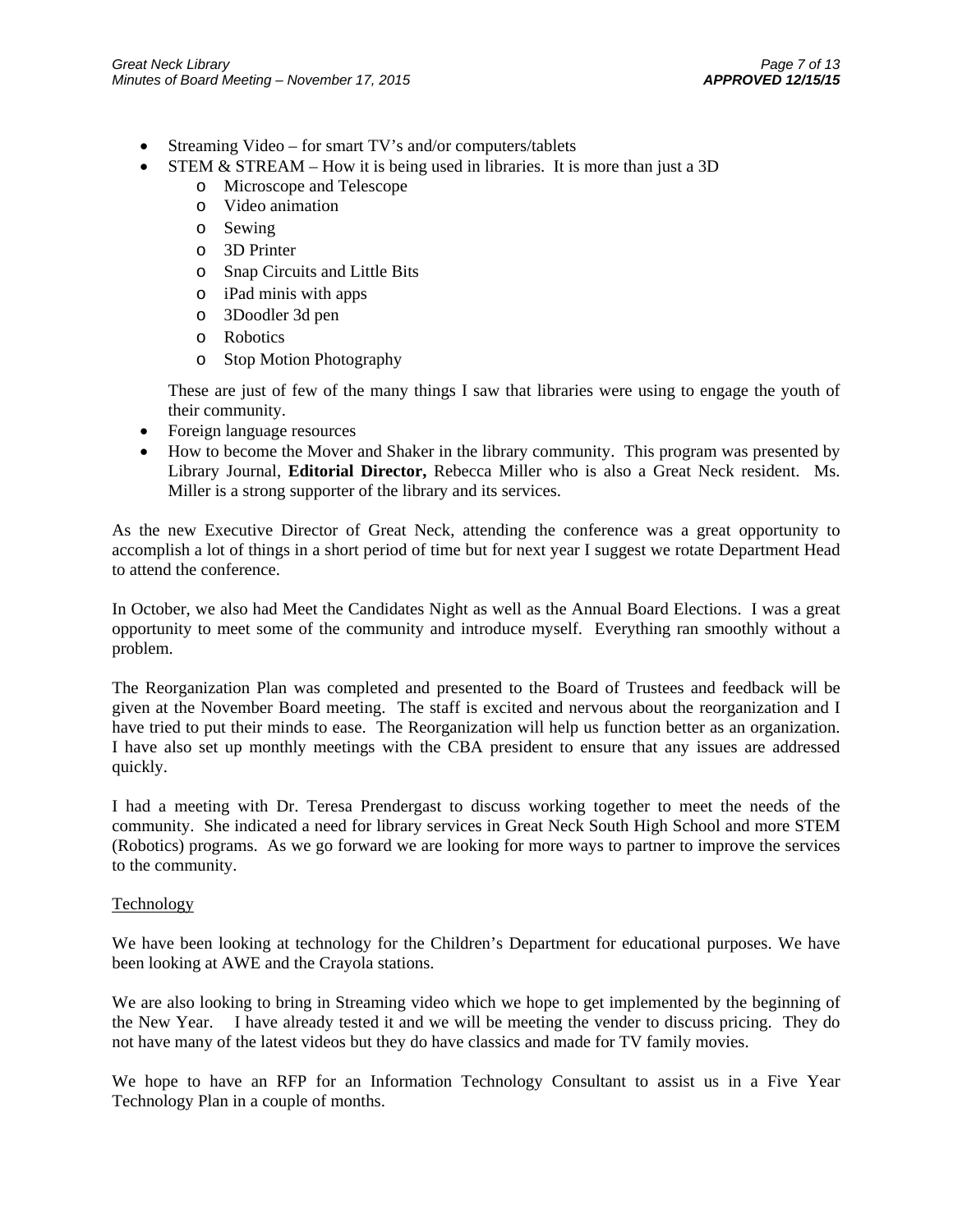We have finished implementing LILink. Janet Fine has been working hard to insure that the process was seamless. We were also able to include training at staff development day.

#### Personnel

We are still conducting interviews for the Interim Assistant Director and are planning to repost the position on ALA JobList. We have not received sufficient applicants with strong management experience.

Adam Hinz starts working at Great Neck Library as Interim Levels Director on November 9<sup>th</sup>. He will be working on a plan to develop more new and exciting programs to compliment what we already have in levels. We expect to incorporate more technology into the program.

#### Community Outreach

In October I had the opportunity of being interviewed by Shirley Bruno from PATV. We discussed the library renovations, Levels and the new exiting things we will be doing at the library going forward. She is also open to working with us on projects.

I also attended the Light House Boat Trip with the Great Neck Historical Society. Once we get into the main building I do think it is important that we develop our Great Neck Historical Collection further. It is also a great opportunity for us to develop a genealogy collection. We can then develop programs around the content of the collection (ex. Lighthouses of the North East, First settlers of the Island, etc.)

As I spend more time with our patrons and staff I see a tremendous amount of support for the library from the community.

### Building Maintenance

An update on the Station Branch Building:

- Leaks in the ceiling they will be replacing the roof on the library in the next several weeks
- Window are dirty No progress
- Lights are out in the staff parking lot have been replaced
- The floors are dirty have not been cleaned

A letter was sent by Atty. Fishbein. I will contact the Attorney again to send out another letter. Walbaums is leaving and as they are cleaning there are days it smells quite a bit and other days it is fine.

# **OLD BUSINESS**

None

# **NEW BUSINESS**

### **Installation of a Control Room and Vestibule in Levels**

**Upon motion by Joel Marcus, seconded by Robert Schaufeld, and after discussion, it was,**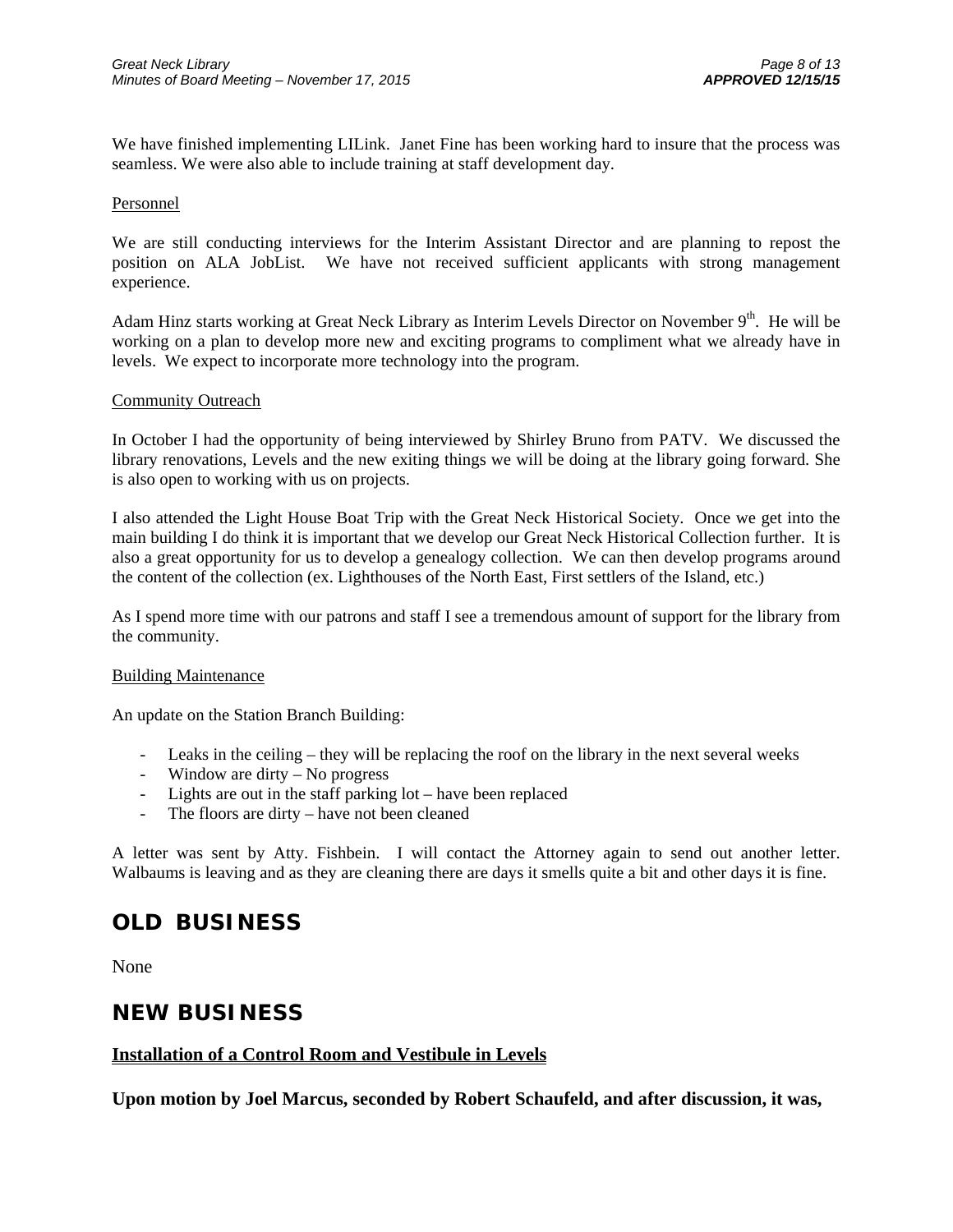**RESOLVED,** that the Great Neck Library Board of Trustees approve the Change Order Request number 29-R2 in accordance with Procedures for Approval for Construction Contracts approved by the Great Neck Library Board of Trustees on May 20, 2014, and amended March 24, 2015, for a control room and vestibule in Levels as submitted by VRD, in the amount of \$12,651.00; such funds to be taken from the contingency line in the construction budget.

**VOTE:** Yes – 7 (DiCamillo, Krupski, Solomon, Pizer, Marcus, Fuller, Schaufeld) *MOTION CARRIED UNANIMOUSLY* 

# **Infill Floor at Levels Room 025 (ASK-14A)**

# **Upon motion by Michael Fuller, seconded by Joel Marcus, and after discussion, it was,**

**RESOLVED,** that the Great Neck Library Board of Trustees approve the Change Order Request number 32 in accordance with Procedures for Approval for Construction Contracts approved by the Great Neck Library Board of Trustees on May 20, 2014, and amended March 24, 2015, for the infill floor @ Levels room 025 (ASK-14A) as submitted by VRD, in the amount of \$2,693.00; such funds to be taken from the contingency line in the construction budget.

**VOTE:** Yes – 7 (DiCamillo, Krupski, Solomon, Pizer, Marcus, Fuller, Schaufeld) *MOTION CARRIED UNANIMOUSLY* 

# **Wall Type F1 and Lamination of Walls at Level Room**

**Upon motion by Francine Ferrante Krupski, seconded by Michael Fuller, and after discussion, it was,** 

**RESOLVED,** that the Great Neck Library Board of Trustees approve the Change Order Request number 39 in accordance with Procedures for Approval for Construction Contracts approved by the Great Neck Library Board of Trustees on May 20, 2014, and amended March 24, 2015, for installation of wall Type F1 and lamination of walls at Levels room as submitted by VRD, in the amount of \$17,064.09; such funds to be taken from the contingency line in the construction budget.

**VOTE:** Yes – 7 (DiCamillo, Krupski, Solomon, Pizer, Marcus, Fuller, Schaufeld) *MOTION CARRIED UNANIMOUSLY* 

# **Lamination of Exist and Wall along side of Elevator Machine & Mechanical Rooms**

**Upon motion by Robert Schaufeld, seconded by Varda Solomon, and after discussion, it was,** 

**RESOLVED,** that the Great Neck Library Board of Trustees approve the Change Order Request number 42 in accordance with Procedures for Approval for Construction Contracts approved by the Great Neck Library Board of Trustees on May 20, 2014, and amended March 24, 2015, for lamination of existing wall along side of elevator machine and mechanical rooms as submitted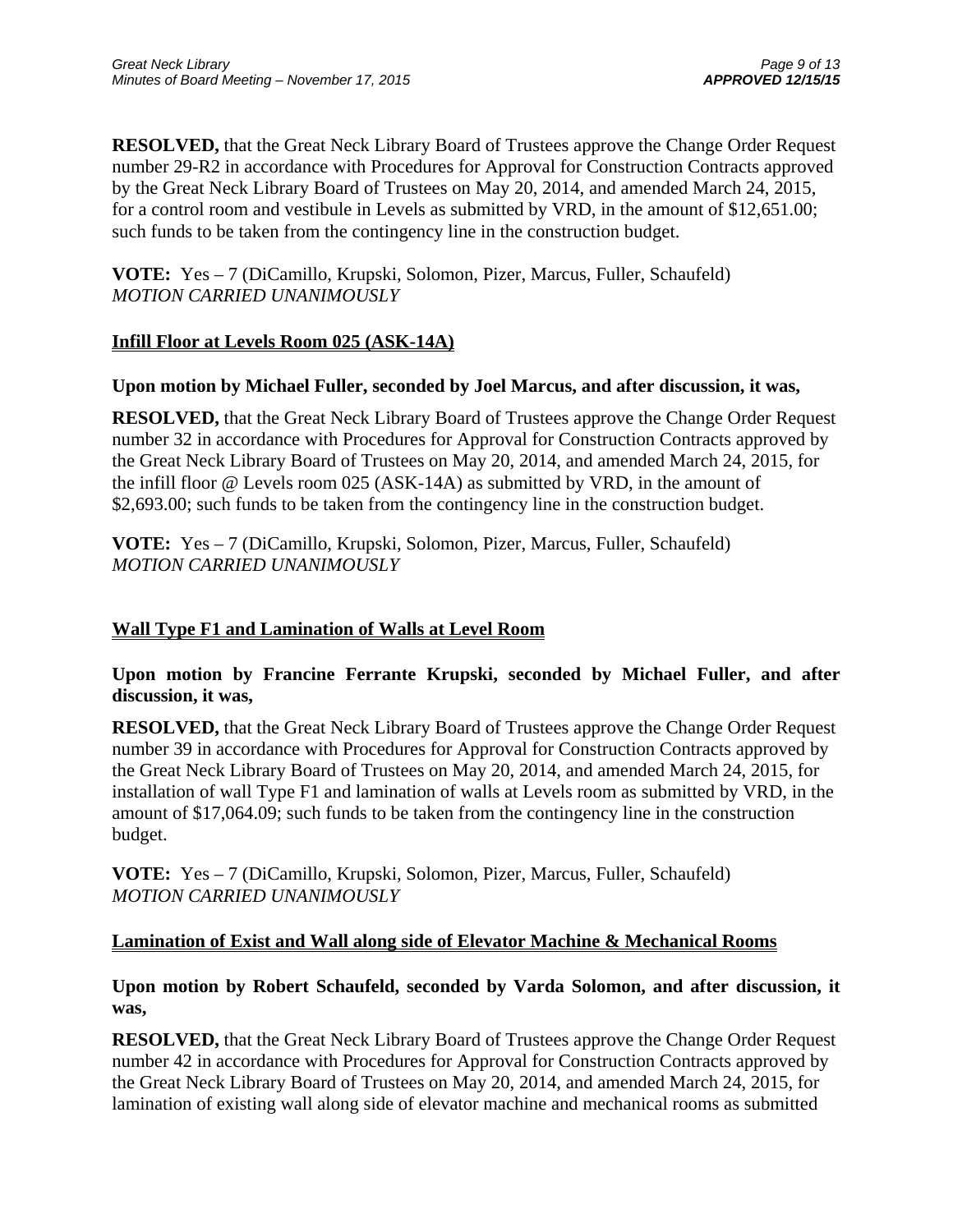by VRD, in the amount of \$1,267.86; such funds to be taken from the contingency line in the construction budget.

**VOTE:** Yes – 7 (DiCamillo, Krupski, Solomon, Pizer, Marcus, Fuller, Schaufeld) *MOTION CARRIED UNANIMOUSLY* 

# **Paint Sprinkler Piping Under Mezzanine**

**Upon motion by Varda Solomon, seconded by Francine Ferrante Krupski, and after discussion, it was,** 

**RESOLVED,** that the Great Neck Library Board of Trustees approve the Change Order Request number 44 in accordance with Procedures for Approval for Construction Contracts approved by the Great Neck Library Board of Trustees on May 20, 2014, and amended March 24, 2015, for painting sprinkler piping under mezzanine as submitted by VRD, in the amount of \$6,283.19; such funds to be taken from the contingency line in the construction budget.

**VOTE:** Yes – 7 (DiCamillo, Krupski, Solomon, Pizer, Marcus, Fuller, Schaufeld) *MOTION CARRIED UNANIMOUSLY* 

## **Snow Removal Contract**

# **A motion was made by Josie Pizer and seconded by Robert Schaufeld,**

That the Great Neck Library Board of Trustees authorize the renewal of the snow removal contract for the season November 1, 2015 through April 30, 2016 with EPG Construction Corp at a base price of \$2,500, plus \$150 per sanding of accumulations under two (2) inches, and snowplow charges for accumulation over eight (8) inches as per the attached contract, to be charged to the Landscaping / Snow Removal budget line.

*Trustee Pizer requested last year's expenditures for snow removal. Business Manager Neil Zitofsky left the room to gather those numbers.* 

# **Upon motion by Francine Ferrante Krupski and seconded by Michael Fuller, the motion was tabled.** *MOTION TABLED*

**Upon motion by Francine Ferrante Krupski and seconded by Robert Schaufeld and after discussion, it was,** 

**RESOLVED,** that the Board of Trustees take from the table the motion relating to the the snow removal contract for the season November 1, 2015 through April 30, 2016 with EPG Construction Corp.

**VOTE:** Yes – 7 (DiCamillo, Ferrante Krupski, Solomon, Marcus, Pizer, Schaufeld, Fuller) *MOTION CARRIED UNANIMOUSLY*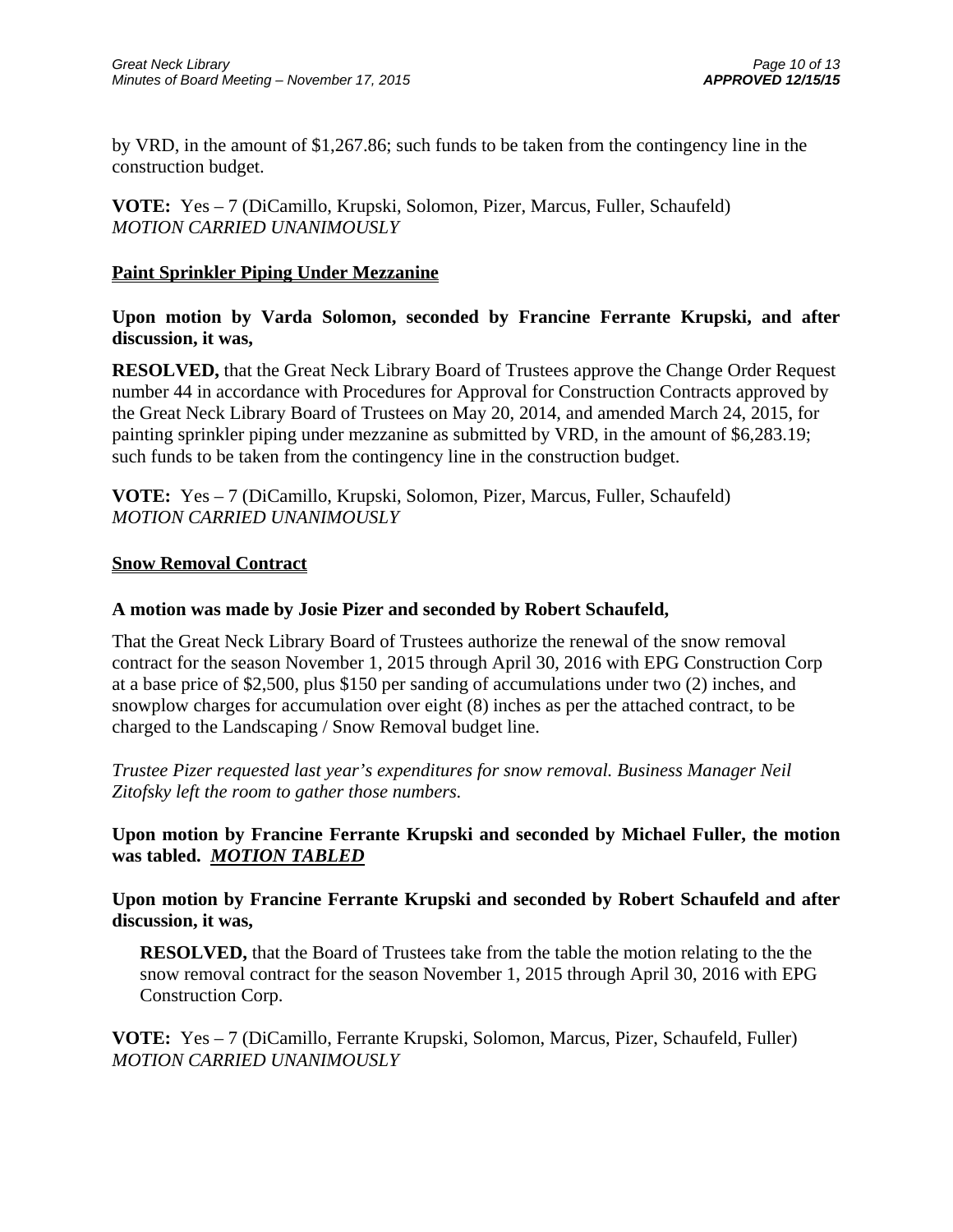### **Policy Manual Revision: Board Committees-First Reading**

### **200-40: Board Committees**

Standing Board Committees are formed following the Annual Re-organization Meeting in January, by appointment by the President from volunteer Trustees. The President is a member of all committees. In selecting the Trustees to serve on each of the library committees, other than the Nominating Committee, the President shall appoint as one of the four members a member of the Finance Committee. Committees gather information and make recommendations, preferably in writing, to the Board as a whole. A Committee may only act on behalf of the Board pursuant to a Board Resolution made in public session. **All standing committees will meet a minimum of four (4) times a year except for the Nominating Committee which will meet as needed.** In addition to the following standing committees, special committees may be formed as needed: (Rev 6/21/11)

Nominating Committee – Article VII, Section E of the Bylaws states that at the Annual Re-organization Meeting immediately following the Annual Meeting the Board shall elect to the Nominating Committee two persons from the Board or the general membership of the Association to serve for one year or until their successors are elected. No Trustee may serve on the Nominating Committee in the year that such Trustee's term expires. Any Board elected member of the Nominating Committee who seeks or shall accept nomination to the Board of Trustees or Nominating Committee shall be deemed to have resigned from or vacated his/her office on the Nominating Committee. The Board President shall advise the chairperson of the Nominating Committee to convene the Committee when required by the Bylaws. (Rev 2/27/01; 1/22/02; 2/26/02; 12/17/02)

Personnel & Salary Negotiations – This Committee shall negotiate with the Staff Association and Department Heads Association for an employment contract, and review other Staff Association and Department Heads Association requests during the year. The Committee is empowered to proceed with negotiations within parameters established by the Board as a whole. If negotiations go beyond a year, the Committee remains the same unless a vacancy occurs. The Committee also negotiates the Director's contract and recommends to the Board other management contracts. (Rev. 10/24/95; 10/23/01; 5/19/11)

Finance Committee – This Committee is composed of the President, the Treasurer, and two Assistant Treasurer(s). See 400-5, Investment Policy, for legal and financial restrictions, meetings, etc. (Rev 5/19/11)

Each of the following standing committees shall be appointed by the President and composed of a chairperson, two members and the current President of the Board: (5/19/11)

Long Range Planning – Long Range Planning is a responsibility of the Board as a whole. The Steering Committee consists of four Trustees who discuss with the Director proposed changes or plans for improvements at the four libraries. If action is required, information is supplied and recommendations made to the entire Board. (5/19/11)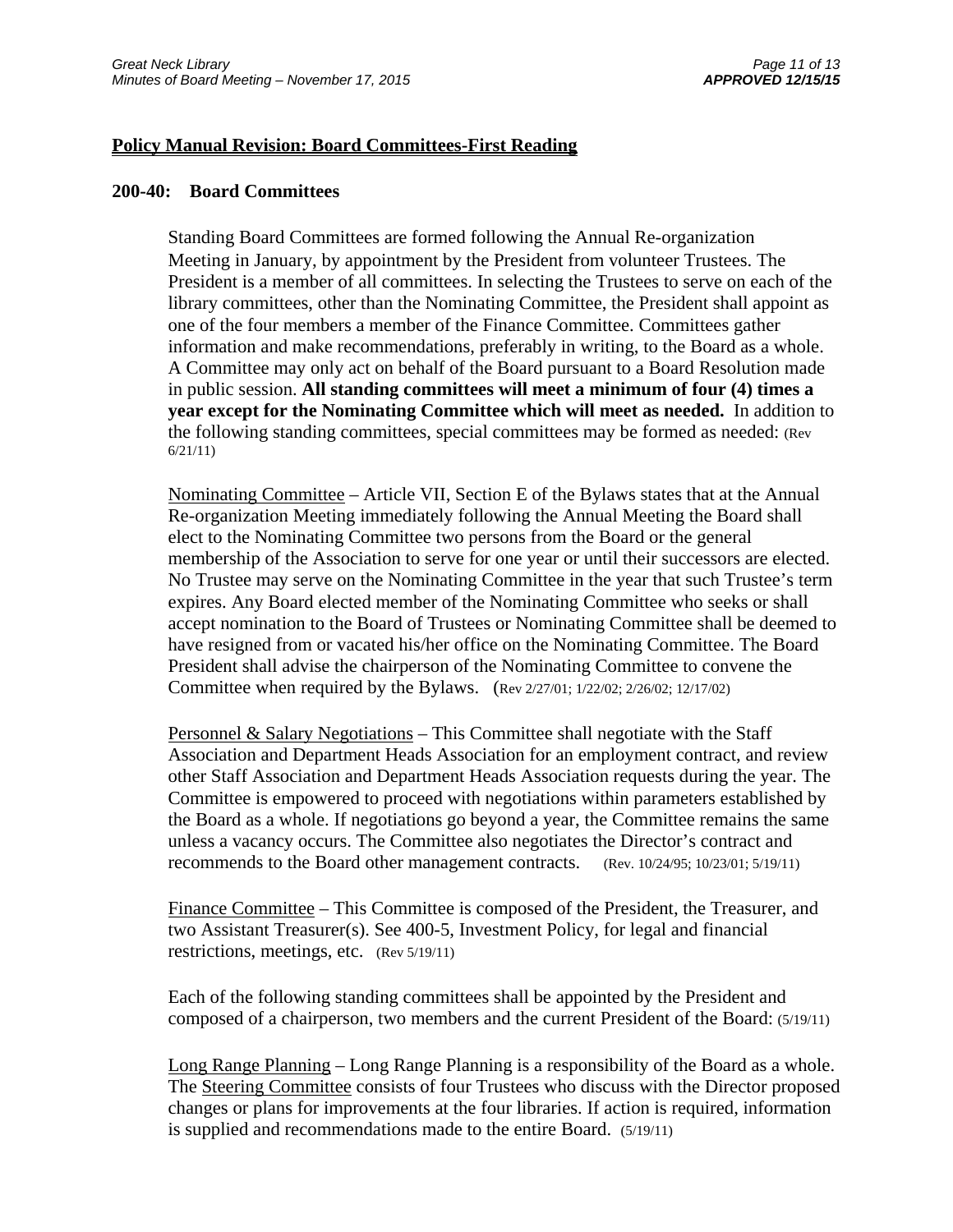## **NLS Representative – A representative to NLS should be appointed by the President.**

Policy/Bylaws Committee – This Committee reviews the Board's Policy Manual and presents new or revised policies to be adopted by the Board as a whole. (5/19/11)

Branch Committee – This Committee reviews issues regarding the Branches and make recommendations to the Board as a whole. (5/19/11) Revised 10/24/95; 10/23/01; 2/26/02; 5/19/11; 6/21/11

*Public Comment: Nick Camastro*

## **Directors and Officers Insurance Renewal**

## **Upon motion by Joel Marcus, seconded by Robert Schaufeld, and after discussion, it was,**

**RESOLVED,** that the Great Neck Library Board of Trustees approve the renewal of the Directors and Officers liability insurance policy with Philadelphia Indemnity Insurance Company for a one-year term commencing November 28, 2015, at a cost of \$5,675 as proposed by Edwards and Co., to be charged to the Property/Liability Insurance budget line.

**VOTE:** Yes – 7 (DiCamillo, Krupski, Solomon, Pizer, Marcus, Fuller, Schaufeld) *MOTION CARRIED UNANIMOUSLY* 

## **Budget Surplus Transfer**

## **Upon motion by Michael Fuller, seconded by Josie Pizer, and after discussion, it was,**

**RESOLVED,** that the Great Neck Library Board of Trustees authorize the creation of a new Landscaping Fund, as well as the transfer of \$400,000 into such fund; and further, the transfer of \$100,000 into the Automated Library Fund. Such transfers are to come from the 2014-15 budget surplus in the General Fund.

**VOTE:** Yes – 7 (DiCamillo, Krupski, Solomon, Pizer, Marcus, Fuller, Schaufeld) *MOTION CARRIED UNANIMOUSLY* 

*Public Comment: Naomi Penner*

## **Main Library Furniture Purchase Orders**

## **Upon motion by Varda Solomon, seconded by Francine Ferrante Krupski, and after discussion, it was,**

**RESOLVED,** that the Great Neck Library Board of Trustees authorize the Business Manager to issue Purchase Orders totaling \$636,944.26 as per the revised Furniture Specifications and NY State Contract Proposals for Great Neck Library as prepared by Brad Kingsburg of Creative